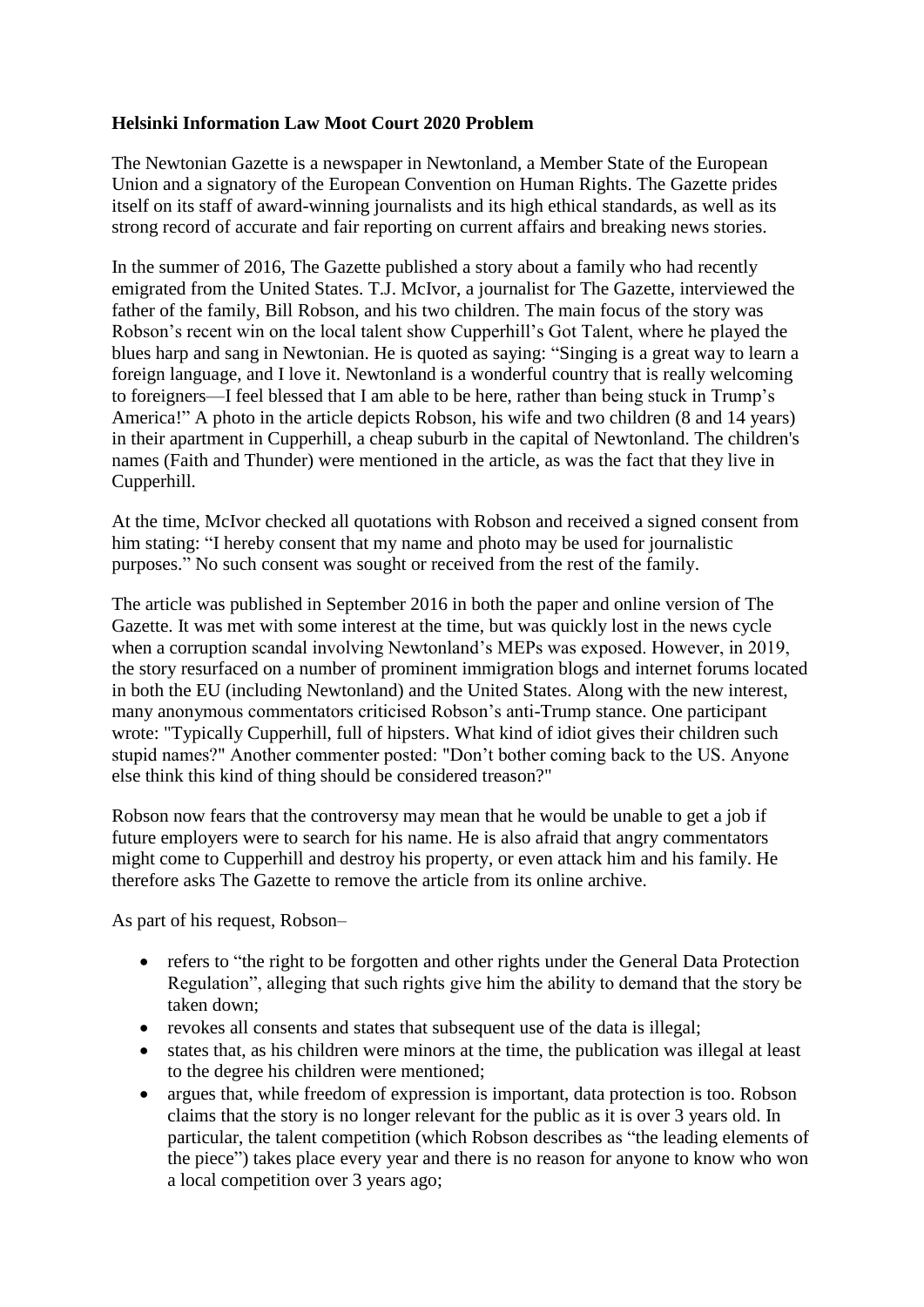- claims his interest in having a peaceful life trumps any interests which The Gazette might have. He adds that he might have issues returning to the United States if the article stays online; and
- alleges that, even if Newtonland's law does include exceptions to the rights of individuals, those exceptions violate European law and are therefore invalid and should not applied.

The Gazette refuses to take the article down and responds, claiming that–

- in 2015, immigration to Newtonland was a hot-button issue. The story depicts the family in a positive light, showing success stories of immigrants to Newtonland. In 2019, it is still a hot issue and therefore remains of public interest;
- if The Gazette was to change its articles every time that someone responded angrily on the internet, it would have to hire a lot of extra staff or simply remove the archives altogether. The online archive represents an objective record and changing it would mean changing history;
- The Gazette is willing to fix any incorrect information, but notes that Robson has not alleged that there are any such errors in the article;
- the law of Newtonland (see annex) includes very wide exceptions to the rights of individuals under the GDPR. The law protecting journalists, the Newtonian Journalistic Act, is valid under the GDPR in accordance with the subsidiary principle; and
- even if the law of Newtonland is not valid, the GDPR contains sufficient journalistic and freedom of speech exceptions for them to keep the story online.

Mooters are instructed to prepare statements before the Newtonian Court of First Instance, focusing on the substantive law at dispute.